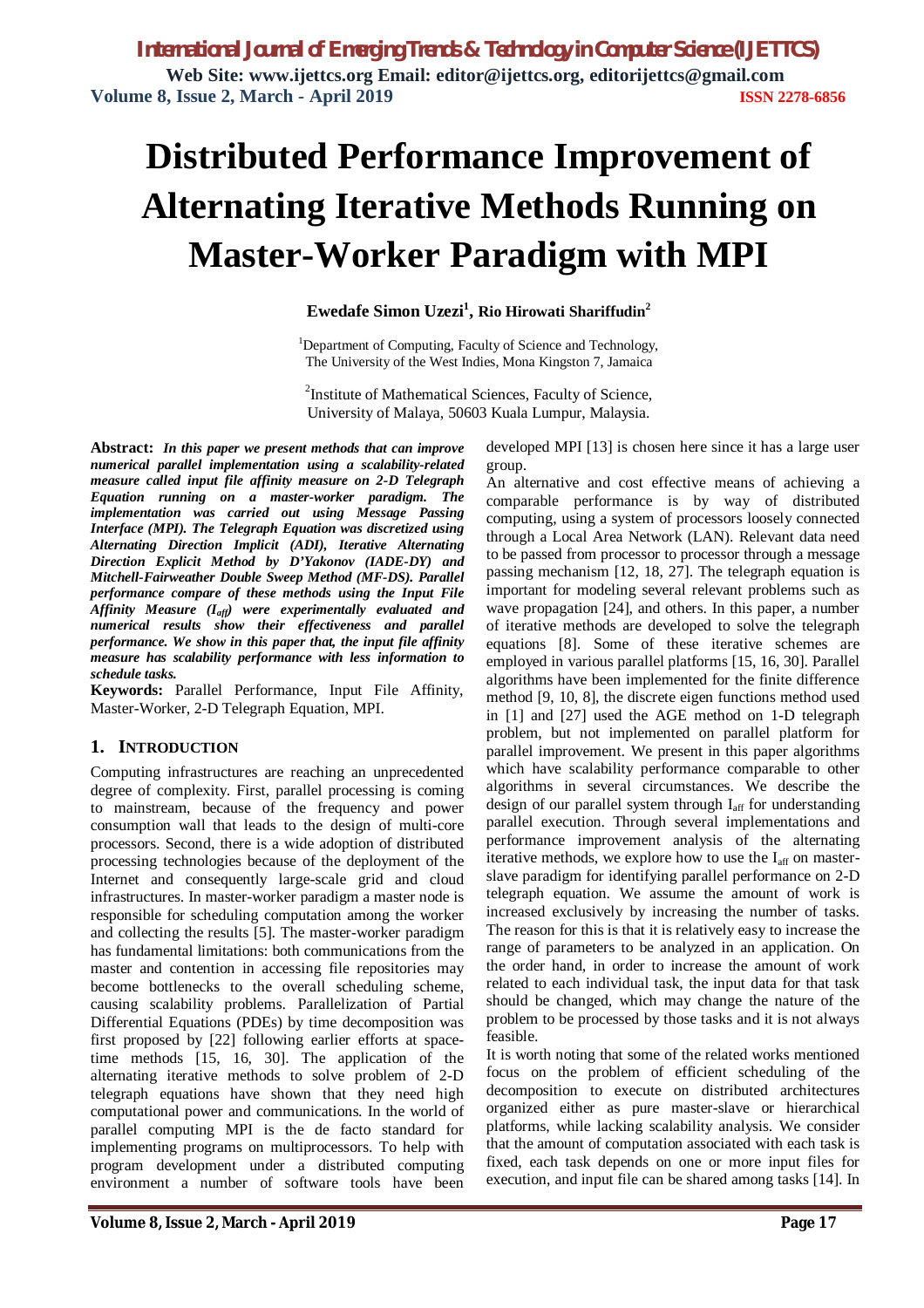this work we assume that both the size of the input files, the dependencies among input files and tasks are known. We also consider that the master node has access to a storage system which serves as the repository of all input and output files. This paper is organized as follows: Section 2 discusses previous research work. Section 2 presents the model for the 2-D telegraph equation and introduces the IADE-DY and DS-MF scheme. Section 3 describes the input file affinity measure. Section 4 describes the parallel implementation of the algorithms. Section 5 presents the numerical and experimental result of the schemes under consideration. Finally, section 6 presents our conclusions.

#### **1.1 Previous research work**

Parallel performance of algorithms has been studied in several papers during the last years [7]. Bag of Task (BoT) applications composed of independent tasks with file sharing have appeared in papers [8, 14, 19]. Their relevance has motivated the development of specialized environments which aim to facilitate the execution of large BoT applications on computational grids and clusters, such as the AppLes Parameter-Sweep Template (APST) [4]. Giersch et al., [14] proved theoretical limits for the computational complexity associated to the scheduling problem. In [19], they proposed an iterative scheduling approach that produces effective and efficient schedules, compared to the previous works in [5, 14]. However, for homogeneous platforms, the algorithms proposed in [19] can be considerably simplified, in a way that it becomes equivalent to algorithms proposed previously. Fabricio [11] analyzes the scalability of BoT applications running on master-slave platforms and proposed a scalability related measure. Eric [2] presents a detailed study on the scheduling of tasks in the parareal algorithm. It proposes two algorithms, one which uses a manager-worker paradigm with overlap of sequential and parallel phases, and a second that is completely distributed. Hinde et al. [17], proposed a generic approach to embed the masterworker paradigm into software component models and describes how this generic approach can be implemented within an existing software component model. On the numerical computing part, [29] went in search of numerical consistency in parallel programming and presented methods that can drastically improve numerical consistency for parallel calculations across varying numbers of processors. In [9, 10], parallel implementation of 2-D telegraph equation using the SPMD technique and domain decomposition strategy have been researched and they presented a model that enhances overlap communication with computation to avoid unnecessary synchronization, thus yield significant speed up. On the parallel computing front, [28], has proposed a parallel ADI solver for linear array of processors. The ADI method in [23, 26] have been used for solving heat equations in 2D. Approach to solve the telegraphic equations using different numerical schemes has been treated in [8].

## **2. TELEGRAPH EQUATION**

We consider the second order telegraph equation as given in [8]:

$$
\frac{\partial v}{\partial t} + a \frac{\partial v}{\partial t} = b \left( \frac{\partial v}{\partial t} + \frac{\partial v}{\partial t} \right) \quad 0 \le x \le 1, 0 \le y \le 1, t > 0 \tag{2.1}
$$

extending the finite difference scheme on the telegraph equation of (3.1) becomes:

$$
\frac{v_{i,j}^{n+1} - 2v_{i,j}^{n} + v_{i,j}^{n-1}}{(\Delta t)^{2}} + a \frac{v_{i,j}^{n+1} - v_{i,j}^{n-1}}{2\Delta t} - \frac{\Delta t}{2\Delta t}
$$
\n
$$
b \left\{ \frac{v_{i+1,j}^{n+1} - 2v_{i,j}^{n+1} + v_{i-1,j}^{n+1}}{(\Delta x)^{2}} + \frac{v_{i,j+1}^{n+1} - 2v_{i,j}^{n+1} + v_{i,j-1}^{n+1}}{(\Delta y)^{2}} \right\} = 0
$$
\n(2.2)

Although this simple implicit scheme is unconditionally stable, we need to solve a penta-diagonal system of algebraic equations at each time step. Therefore, the computational time is huge.

#### **2.1 The 2-D ADI Method**

In this section, we derive the 2-D ADI scheme of the simple implicit FDTD method by using a general ADI procedure extended to (2.1). Equation (2.4) can be rewritten as:

$$
\left(1 + \sum_{m=1}^{2} A_m\right) v_{i,j}^{n+1} - 2C_0 v_{i,j}^n + C_1 v_{i,j}^{n-1} = 0 \tag{2.3}
$$

sub-iteration 1 is given by:

$$
-\rho_x v_{i+1,j}^{n+1(1)} + (1+2\rho_x) v_{i,j}^{n+1(1)} - \rho_x v_{i-1,j}^{n+1(1)} =
$$
  
-(A<sub>2</sub>) $v_{i,j}^{n+1(*)}$  + (2C<sub>o</sub> $v_{i,j}^n$  - C<sub>1</sub> $v_{i,j}^{n-1}$ )  $\forall i,j$  (2.4)

For various values of *i* and *j* , (2.4) can be written in a more compact matrix form at the  $(k + \frac{1}{2})$  time level as:

$$
Av_j^{(k+1/2)} = f_k
$$
,  $j = 1, 2, ...$  n. (2.5)  
sub iteration 2 is given by:

sub-iteration 2 is given by:

$$
-\rho_{y}v_{i,j+1}^{n+1(2)} + (1+2\rho_{y})v_{i,j}^{n+1(2)} - \rho_{y}v_{i,j-1}^{n+1(2)} = v_{i,j}^{n+1(1)} + A_{2}v_{i,j}^{n+1(*)}. \quad \forall i,j
$$
\n(2.6)

For various values of *i* and *j* , (2.6) can be written in a more compact matrix form as:

$$
Bv_i^{(k+1)} = g_{k+1/2}, \qquad i = 1, 2, \dots m \tag{2.7}
$$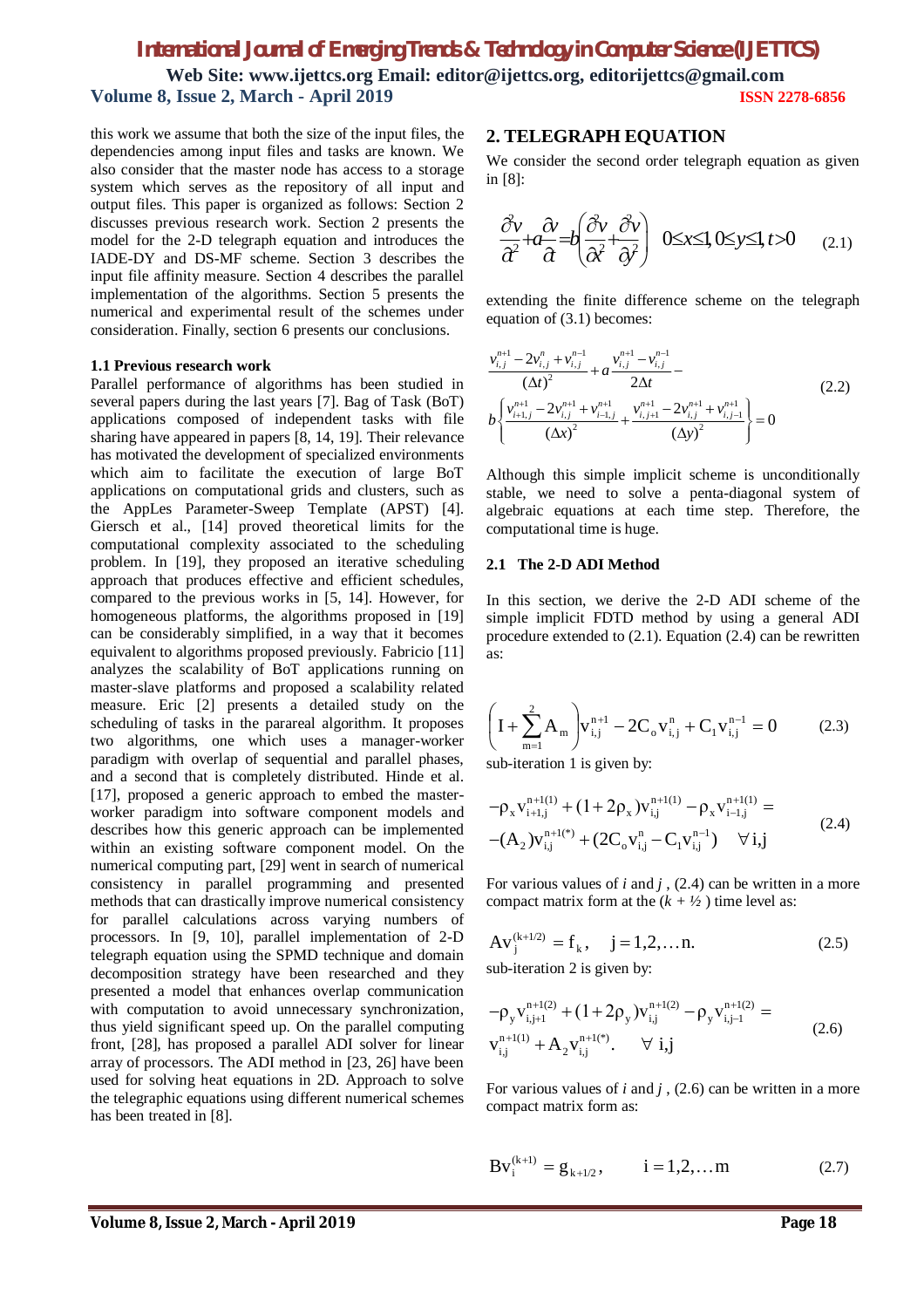this is a prediction of  $v_{i,j}^{n+1}$  $v_{i,j}^{n+1}$  by the extrapolation method. Splitting by using an ADI procedure, we get a set of recursion relations as follows:

$$
(I + A_1)v_{i,j}^{n+1(1)} = -(A_2)v_{i,j}^{n+1(*)} + (2C_0v_{i,j}^n - C_1v_{i,j}^{n-1})
$$
 (2.8)

$$
(I + A_2)v_{i,j}^{n+1(2)} = v_{i,j}^{n+1(1)} + A_2v_{i,j}^{n+1(*)}
$$
 (2.9)

where  $v_{i,j}^{n+1(1)}$  $v_{i,j}^{n+1(1)}$  is the intermediate solution and the desired solution is  $v_{i,j}^{n+1} = v_{i,j}^{n+1(2)}$  $v_{i,j}^{n+1} = v_{i,j}^{n+1(2)}$ . Finally, expanding  $A_1$  and  $A_2$  on the left side of (2.8) and (2.9), we get the 2D ADI algorithm.

## **2.2 IADE-DY**

The matrices derived from the discretization resulting to A (2.5) and B (2.7) is respectively tridiagonal of size (*mxm*) and (*nxn*). Hence, at each of the  $(k + \frac{1}{2})$  and  $(k + 1)$  time levels, these matrices can be decomposed into

 $1 + \mathbf{0}_2$   $\epsilon \mathbf{0}_1 \mathbf{0}_2$  $\frac{1}{2}G_1G_2,$  $G_1 + G_2 - \frac{1}{6} G_1 G_2$ , where  $G_1$  *and*  $G_2$  are lower and

upper bidiagonal matrices. By carrying out the relevant multiplications, the following equations for computation at each of the intermediate levels are obtained:

(i) at the 
$$
(p+1/2)^{th}
$$
 iterate,  
\n
$$
u_1^{(p+1/2)} = \frac{1}{2} (s_1 \hat{su}_1^{(p)} + w_1 \hat{su}_2^{(p)} + hf_1)
$$
\n
$$
u_1^{(p+1/2)} = \frac{1}{2} (-l_{i-1}l_{i-1}^{(p+1/2)} + v_{i-1} s_{i-1}l_{i-1}^{(p)} + (v_{i-1}w_{i-1} + s_i \hat{su}_1^{(p)} + w_i \hat{su}_{i+1}^{(p)} + hf_1),
$$
\n
$$
d
$$
\n
$$
i=2,3...m-1
$$
\n
$$
u_m^{(p+1/2)} = \frac{1}{2} (-l_{m-1}l_{m-1}^{(p+1/2)} + v_{m-1} s_{m-1}l_{m-1}^{(p)} + (v_{m-1}w_{m-1} + s_m \hat{su}_m^{(p)} + hf_m)
$$
\n
$$
d
$$
\n(2.10)

(ii) at the  $(p+1)$ <sup>th</sup> iterate,

$$
u_m^{(p+1)} = \frac{u_m^{(p+1/2)}}{d_m},
$$
  

$$
u_i^{(p+1)} = \frac{1}{d_i} (u_i^{(p+1/2)} - \hat{u}_i u_{i+1}^{(p+1)}),
$$
 (2.11)

*where*  $d_i = r + e_i$ ,  $i = m-1, m-2, ..., 2,1$ 

The two-stage iterative procedure in the IADE-DY algorithm corresponds to sweeping through the mesh involving at each iterates the solution of an explicit equation.

#### **2.3 DS-MF**

The numerical representative of Eq. (2.8) and (2.9) using the Mitchell and Fairweather scheme is as follows:

$$
\left(1 - \frac{1}{2}\left(\rho_{x} - \frac{1}{6}\right)A_{1}\right)v_{i,j}^{n+1(1)} =
$$
\n
$$
\left(1 + \frac{1}{2}\left(\rho_{y} + \frac{1}{6}\right)A_{2}\right)v_{i,j}^{n+1(*)} + \left(2C_{o}v_{i,j}^{n} - C_{1}v_{i,j}^{n-1}\right)
$$
\n
$$
\left(1 - \frac{1}{2}\left(\rho_{y} - \frac{1}{6}\right)A_{2}\right)v_{i,j}^{n+1(2)} =
$$
\n
$$
\left(1 + \frac{1}{2}\left(\rho_{x} + \frac{1}{6}\right)A_{1}\right)v_{i,j}^{n+1(1)} + A_{2}v_{i,j}^{n+1(*)}
$$
\n(2.13)

The horizontal sweep  $(2.12)$  and the vertical sweep  $(2.13)$ formulas can be manipulated and written in a compact matrix.

#### **3 THE IAFF**

With reference to [11], we introduce the  $I_{\text{aff}}$ . First, we describe a simplified execution model that classifies several issues related with the execution of the telegraphic equation on the master-worker paradigm. Typically, each task goes through three phrases during execution of a parametersweep application: (1) an initialization phase, where the necessary files are sent from the master to the slave node and the task is started. The duration of this phase is equal to t<sub>init</sub>. Note that this phase includes the overhead incurred by the master to initiate a data transfer to a slave, (2) a computational phase, where the task processes the parameter file at the slave node and produces an output file. The duration of this phase is equal to  $t_{\text{comp}}$ . Any additional overhead related to the reception of input files by a worker node is also included in this phase and (3) a completion phase, where the output file is sent back to the master and the master task is completed. The duration of this phase is equal to t<sub>end</sub>. This phase may require some processing at the master, mainly related to writing out files to the repository. Since this writing may be deferred until the disk is available, we assume that this processing time is negligible. Therefore, the initialization phase of one slave can occur concurrently with the completion phase of another slave node. Given these three phases, the total execution time of a task is equal to

$$
t_{\text{total}} = t_{\text{init}} + t_{\text{comp}} + t_{\text{end}} \tag{3.1}
$$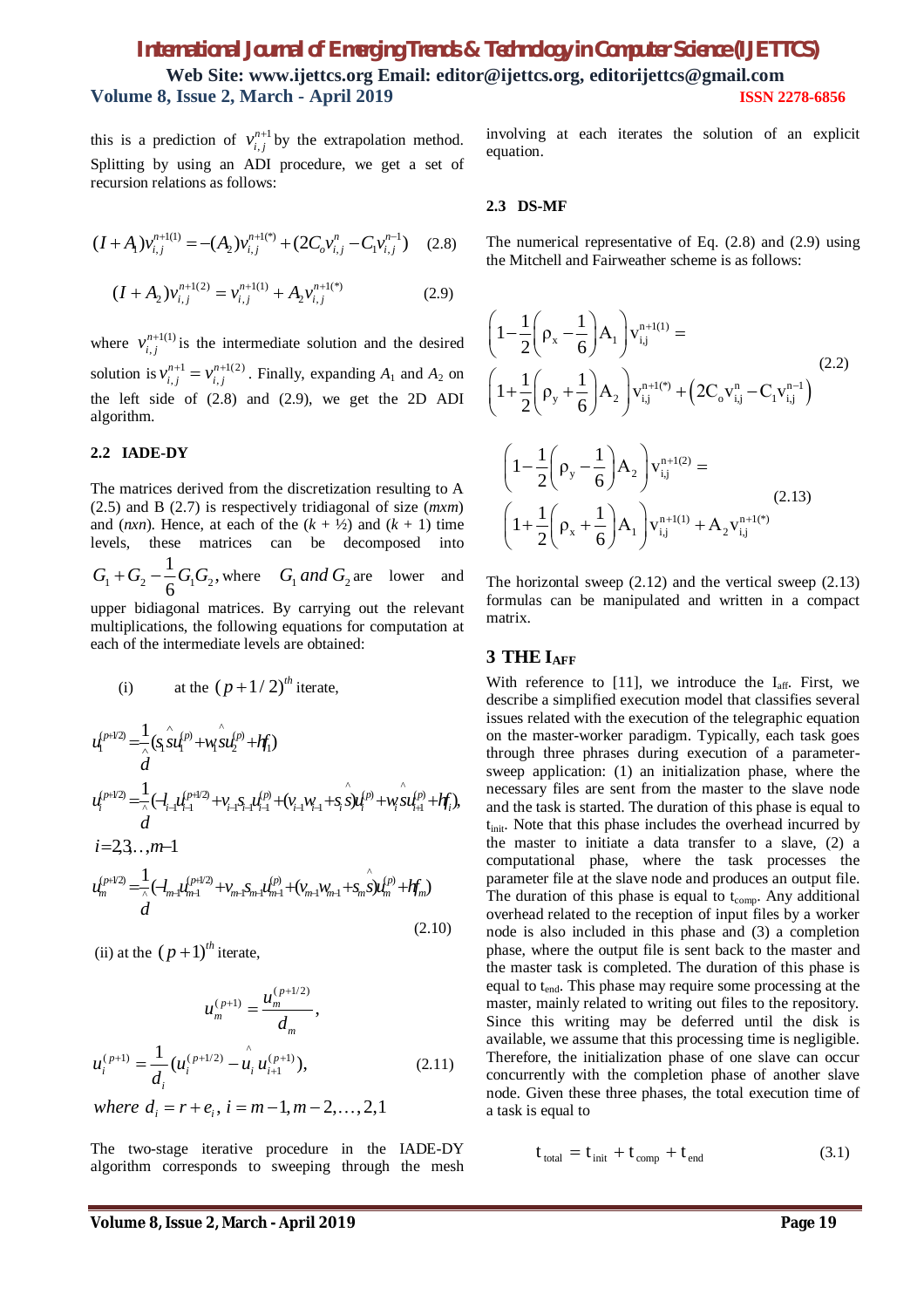as the machine model, we consider a cluster composed of *P + 1* processors. For the rest of this paper we assume that *T » P*. One processor is the master and the other processors are workers. Communication among master and workers is carried out through Ethernet and master can only send files through the network to a single worker at a given time. We assume the communication link is full-duplex, i.e., the master can receive an output file from a worker at the same time it sends an input file to another worker. We also assume that communication computation begins as soon as the input files are completely received. This assumption is coherent to the master-worker paradigm that is currently available in [14].

For the sake of simplicity and without loss of generality, we consider in this section that there is no contention related to the transmission of output files from worker nodes to the master. Indeed, it is possible to merge the computation phase with the completion phase without affecting the results of this section. Therefore, we merge both phases as

 $t_{\text{comp}}$  in the equations that follow. A worker is idle when it

is not involved with the execution of any of the three phases of a task. For the results below, the task model is composed of *T* heterogeneous tasks. All tasks and files have the same size and each task depends upon a single non-shared file. Note that the problem of scheduling an application where each task depends upon a single nonshared file, all tasks and files have the same size and the master-worker paradigm is heterogeneous, has polynomial complexity [14]. These assumptions are considered in the analysis that follows. We define the effective number of processors  $P_{\text{eff}}$  as the maximum number of workers needed to run an application with no idle periods on any worker processor. Taking into account the task and platform models described in this section, a processor may have idle

$$
t_{\rm comp} < (P - 1)t_{\rm init} \tag{3.2}
$$

 $P_{\text{eff}}$  is then given by the following equation:

periods if:

$$
P_{\rm eff} = \left[ \frac{t_{\rm comp}^{'} }{t_{\rm init}} + 1 \right]
$$
 (3.3)

the total number of tasks to be executed on a processor is at most

$$
\mathbf{M} = \begin{bmatrix} \mathbf{T} \\ \mathbf{P} \end{bmatrix} \tag{3.4}
$$

for a platform with  $P_{\text{eff}}$  processors, the upper bound for the total execution time (makespan) will be

$$
\left| \mathbf{t}_{\text{makespan}} \right| = \mathbf{M}(\mathbf{t}_{\text{init}} + \mathbf{t}_{\text{comp}}) + (\mathbf{P} - 1)\mathbf{t}_{\text{init}} \quad (3.5)
$$

the second term in the right hand side of Eq. (3.5) shows the time needed to start the first  $(P - 1)$  tasks in the other P – 1 processors. If we have a platform where the number of processors is larger than  $P_{\text{eff}}$  the overall makespan is dominated by communication times between the master and the workers. We then have:

$$
\begin{bmatrix} t_{\text{makespan}} \end{bmatrix} = \mathbf{MP} t_{\text{init}} + t_{\text{comp}}' \tag{3.6}
$$

the set of Eqs.  $(3.2) - (3.6)$  will be considered in subsequent sections of this paper. It is worth noting that Eq. (3.5) is valid when workers are constantly busy, either performing computation or

communication. Eq. (3.6) is applicable when workers have idle periods, i.e., are not performing either computation or communication. Eq. (3.2) occurs mainly in two cases:

- (1) For very large platforms (P large).
- (2) For applications with small init comp t t ratio, such as

fine-grain applications.

In order to measure the degree of affinity of a set of tasks concerning their input files, we introduce the concept of input file affinity. Given a set of *G* of tasks, composed of *K* tasks,  $G = \{T_1, T_2, ..., T_k\}$ , and the set *F* of the *Y* input files needed by the tasks belonging to group *G*,  $F = \{f_1, f_2, \ldots, f_y\}$ , we define  $I_{\text{aff}}$  as follows:

$$
I_{\text{aff}}\left(G\right) = \frac{\sum_{i=1}^{y} (N-1) \left| f_{i} \right|}{\sum_{i=1}^{y} N_{i} \left| f_{i} \right|} \tag{3.7}
$$

where  $|f_i|$  is the size in bytes of file  $f_i$  and  $N_i$  ( $1 \le N_i \le K$ ) is the number of tasks in group G which have file  $f_i$  as an input file. The term  $(N_i - 1)$  in the numerator of the above equation can be explained as follows: if  $N_i$  tasks share an input file  $f_i$ , that file may be sent only once (instead of  $N_i$  times) when the group of tasks is executed on a worker node. The potential reduction of the number of bytes transferred from a master node to a worker node considering only input file  $f_i$  is then  $(N_i - 1)$ f<sub>i</sub>. Therefore, the input file affinity indicates the overall reduction of the amount of data that needs to be transferred to a worker node, when all tasks of a group are sent to one node. Note that  $0 \leq I_{\text{aff}} \leq 1$ . For the special case where all tasks share the same input file  $I_{\text{aff}} = \frac{A}{k}$  $I_{\text{aff}} = \frac{k-1}{l_{\text{F}}}$  $=\frac{k-1}{k}$ , where  $k$  is the number of tasks of a group.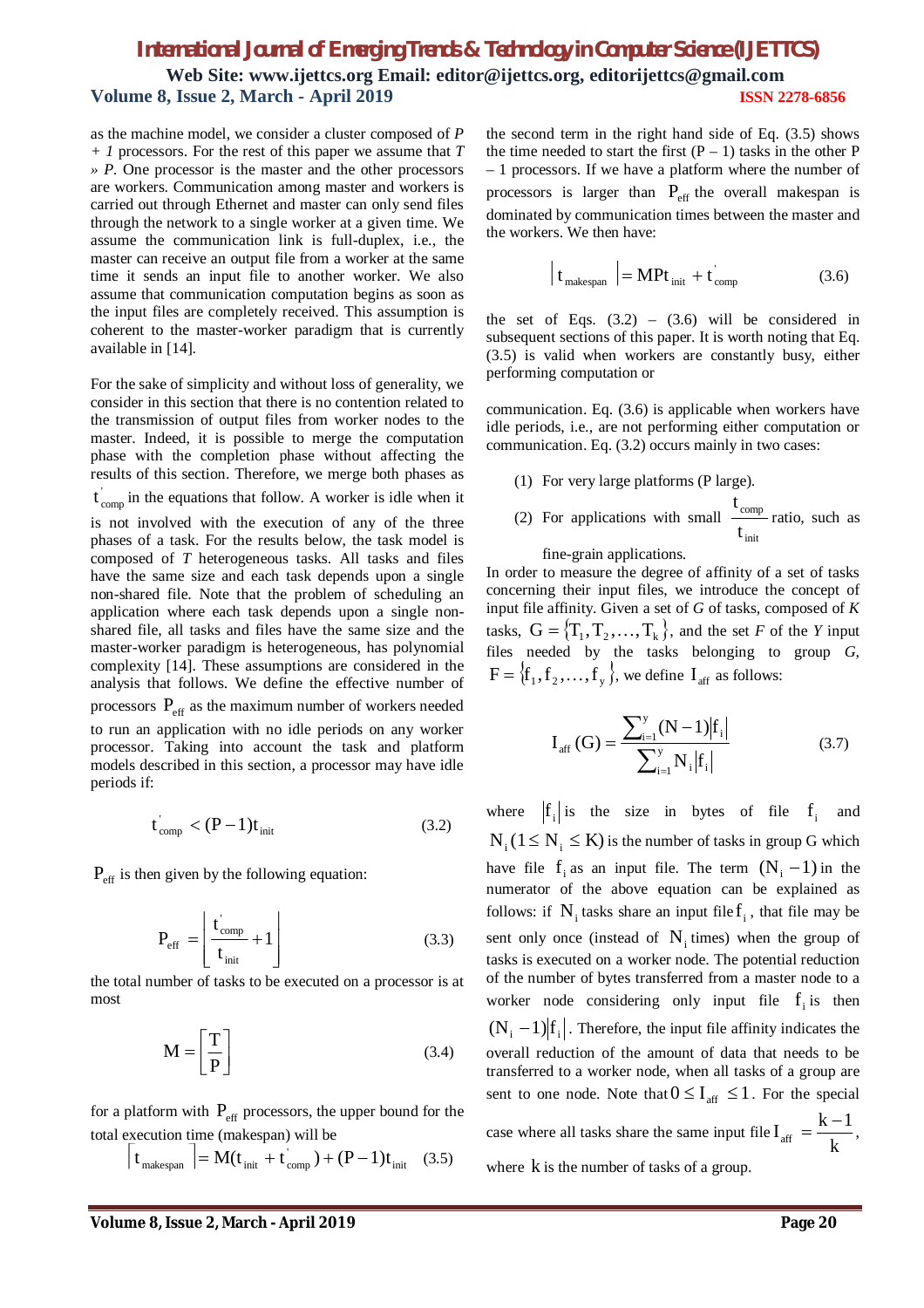J

## **4 PARALLEL IMPLEMENTATION**

The implementation is done on Geranium Cadcam Cluster consisting of 48 Intel Pentium at 1.73GHZ and 0.99GB RAM. Communication is through a fast Ethernet of 100 MBits per seconds connected and running Linux. The cluster performance has high memory bandwidth with a message passing supported by MPI [13]. The program written in C provided access to MPI through calling MPI library routines. At each time-step we have to evaluate  $v^{n+1}$  values at 'lm' grid points, where 'l' is the number of grid points along x-axis. Suppose we are implementing this method on  $R \times S$  mesh connected computer. Denote the workers by the set of the set of the set of the set of the set of the set of the set of the set of the set of the set of the set of the set of the set of the set of the set of the set of the set of the set of the set of th

$$
P_{i1,j1} : i1 = 1, 2, ..., R
$$
 and  $R < 1, j1 = 1, 2, ..., S$  and  $S < M$ 

. The workers  $P_{i,j}$ , are connected as shown in Fig.4. Let

$$
L_1 = \left[\frac{1}{R}\right]
$$
 and 
$$
M_1 = \left[\frac{M}{S}\right]
$$
 where  $\left[\right]$  is the smallest

integer part. Divide the 'lm' grid points into 'RS' groups so that each group contains at most  $(L_1 + 1)(M_1 + 1)$  grid points and at least  $L_1M_1$  grid points. Denote these groups by

$$
G_{i1j1} : i1 = 1, 2, ..., R, \quad j1 = 1, 2, ..., S. \quad \text{Design} \quad G_{i1j1},
$$
\n
$$
such \quad that \quad it \quad contains \quad the \quad following \quad grid \quad points
$$
\n
$$
G_{i1j1} = \begin{cases} (X_{(i1-1)+1}, Y_{(j1-1)+j}) : i = 1, 2, ..., L_1 \text{ or } L_i + 1\\ & \quad j = 1, 2, ..., M_1 \text{ or } M_1 + 1 \end{cases}
$$

 $\overline{\mathcal{L}}$ 

Assign the group  $G_{i,j}$ , to the workers  $P_{i_1 i_1}$ :  $i_1 = 1, 2, ..., R$ , For,  $j_1 = 1, 2, ..., S$ . Each worker computes its assigned group  $v_{i,j}^{n+1}$  values in the required number of sweeps. At the  $(p + 1/2)$ <sup>th</sup> sweep the workers compute  $V_{i,j}^{(p+1/2)th}$  values of its assigned groups. For the  $(p + 1/2)$ <sup>th</sup> level the worker P<sub>ilil</sub> requires one value from the worker  $P_{i_1-i_j}$  or  $P_{i_1+i_j}$ , worker. In the

 $(p + 1/2)$ <sup>th</sup> level the communication between the workers is done row-wise. After communication between the workers is completed then each worker  $P_{ii}$  computes the  $v_{i,j}^{p+1/2}$  values. For the  $(p+1)$ <sup>th</sup> sweep each worker  $P_{i,j}$ requires one value from the  $P_{i,j-1}$  or  $P_{i,j+1}$  worker.

#### **4.1 MPI Communication Service Design**

MPI like most other network-oriented middleware services communicates data from one worker to another across a network. However, MPI's higher level of abstraction

provides an easy-to-use interface more appropriate for distributing parallel computing applications. We focus our evaluation on [13] because MPI serves as an important foundation for a large group of applications. Conversely, MPI provides a wide variety of communication operations including both blocking and non-blocking sends and receives and collective operations such as broadcast and global reductions. We concentrate on basic message operations: blocking send, blocking receives, non-blocking send, and non-blocking receive. Note that MPI provides a rather comprehensive set of messaging operations. A blocking receives (*MPI\_Recv)* returns when a message that matches its specification has been copied to the buffer. However, an alternative to blocking communication operations MPI provides non-blocking communication to Mallow an application to overlap communication and computation. This overlap improves application performance. In non-blocking communication, initialization and completion of communication operations are distinct. A non-blocking send has both a send start call (*MPI\_Isend)*  initializes the send operation and it return before the message is copied from the send buffer. The send complete call (*MPI\_Wait)* completes the non-blocking send by verifying that the data has been copied from the send buffer. It is this separation of send start and send complete that provides the application with the opportunity to perform computations.

#### **4.2 Speedup, Efficiency and Effectiveness**

Speedup and efficiency give a measure of the improvement of performance experienced by an application when executed on a parallel system [7]. In traditional parallel systems it is widely define as:

$$
S(N) = \frac{T(s)}{T(N)}, \qquad E(N) = \frac{S(N)}{N} \tag{4.1}
$$

The total efficiency is usually decomposed into the following equations.

$$
E(N) = E_{num}(N)E_{par}(N)E_{load}(N), \qquad (4.2)
$$

*Epar* is the parallel efficiency which is defined as the ratio of CPU time taken on one worker to that on *N* workers. The parallel efficiency and the corresponding speedup are commonly written as follow

$$
S_{par}(N) = \frac{T(1)}{T(N)}, \quad E_{par}(N) = \frac{S_{par}(N)}{N}
$$
 (4.3)

The CPU time for the parallel computations with *N* workers can be written as follows: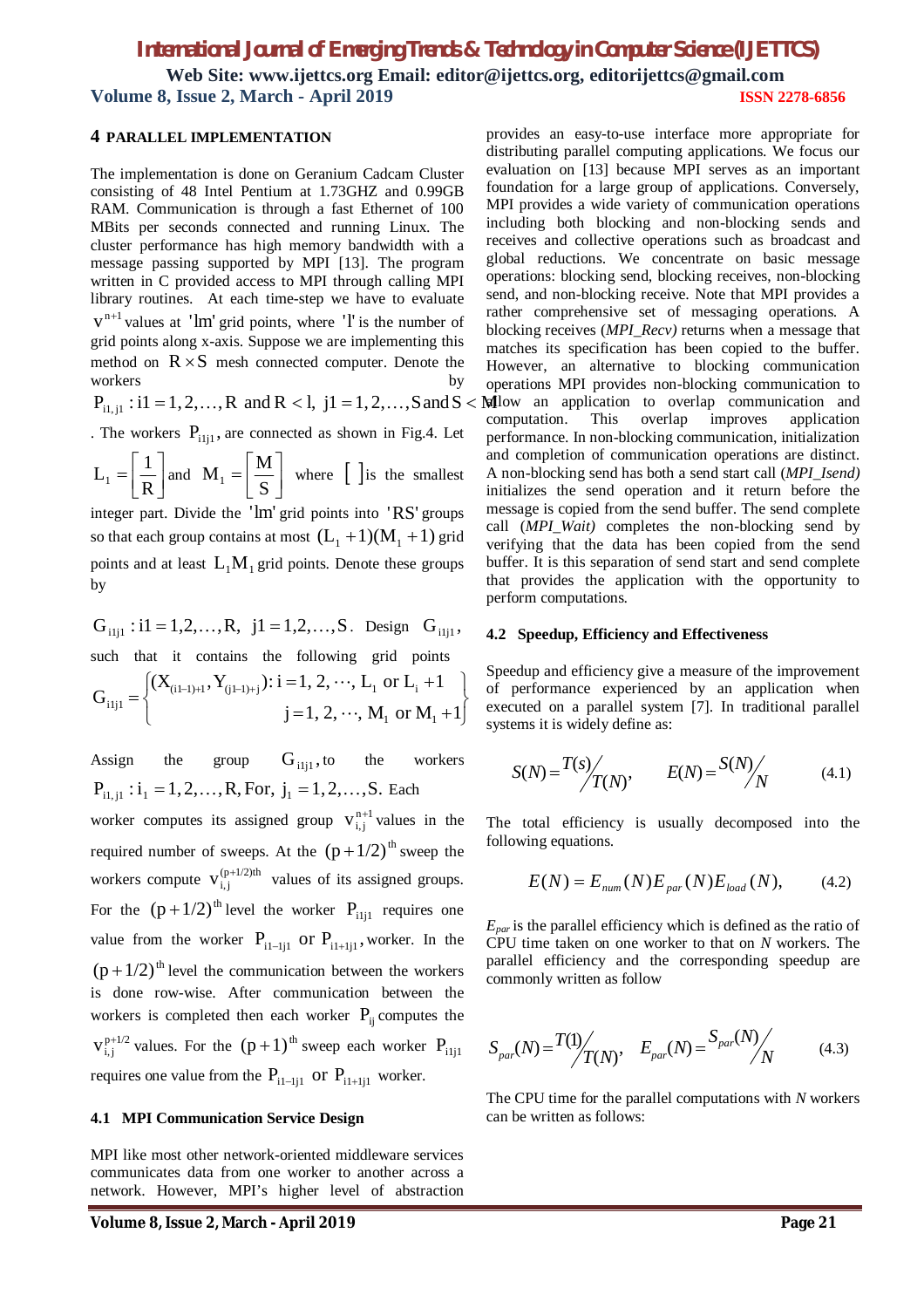# *International Journal of Emerging Trends & Technology in Computer Science (IJETTCS)*

**Web Site: www.ijettcs.org Email: editor@ijettcs.org, editorijettcs@gmail.com Volume 8, Issue 2, March - April 2019 ISSN 2278-6856**

$$
T(N) = T_m(N) + T_{sd}(N) + T_{sc}(N)
$$
 (4.4)

generally,

$$
T_m(N) = T_m(1), \quad T_{sd}(N) = T_{sd}(1), \quad T_{sc}(N) = \frac{T_{sc}(1)}{N}
$$
 (4.5)

therefore, the speedup can be written as:

$$
S_{par}(N) = \frac{T(1)}{T(N)} = \frac{T_{ser}(1) + T_{sc}(1)}{T_{ser}(1) + T_{sc}(1)/N} < \frac{T_{ser}(1) + T_{sc}(1)}{T_{ser}(1)}
$$
(4.6)

The corresponding efficiency is given by:

$$
Epar(N) = \frac{T(1)}{nT(N)} = \frac{Tser(1) + Tsc(1)}{nTser(1) + Tsc(1)}
$$
  

$$
< \frac{Tser(1) + Tsc(1)}{nTser(1)}
$$
 (4.7)

The total efficiency can be decomposed as follows:

$$
E(N) = \frac{T_s^{N_o}(1)}{n T_{B=B}^{N_1 L}(N)} = \frac{T_s^{N_o}(1)}{T_{B=1}^{N_0}(1)} \frac{T_{B=1}^{N_o}(1)}{T_{B=B}^{N_0}(1)} \n\frac{T_{B=B}^{N_0}(1)}{T_{B=B}^{N_1}(1)} \frac{T_{B=B}^{N_1}}{T_{B=B}^{N_1}} \frac{T_{B=B}^{N_1}}{T_{B=B}^{N_1 L}(N)},
$$
\n(4.8)

where  $T_{B=R}^{N_1}(n)$  $T_{B=B}^{N_1}(n)$  has the same meaning as  $T_{B=B}^{N_1L}(n)$  $B = B(n)$  except the idle time is not included. Comparing (6.5) and (6.2), we obtain:

$$
E_{load}(N) = \frac{T_{B=B}^{N_1}(N)}{T_{B=B}^{N_1L}}, E_{par}(n) = \frac{T_{B=B}^{N_1}(1)}{nT_{B=B}^{N_1}(N)},
$$
  
\n
$$
Enum(N) = \frac{T_{s}^{N_o}(1)}{T_{B=B}^{N_1}(1)} = \frac{T_{s}^{N_o}(1)}{T_{B=1}^{N_o}(1)} \frac{T_{B=B}^{N_o}(1)}{T_{B=B}^{N_o}(1)} \frac{T_{B=B}^{N_o}(1)}{T_{B=B}^{N_1}(1)},
$$
\n(4.9)

Therefore,

$$
E_{num}(N) = E_{dd} \frac{N_o}{N_1}, \quad E_{dd} = \frac{T_{B=1}^{N_o}(1)}{T_{B=B}^{N_o}(1)} \tag{4.10}
$$

we call (4.10) domain decomposition efficiency (DD), which includes the increase of CPU time induced by grid overlap at interfaces and the CPU time variation generated by DD techniques. Effectiveness is given by:

$$
L_n = S_n / C_n \tag{4.11}
$$

where  $C_n = nT_n$ ,  $T_1$  is the execution time on a serial machine and  $T<sub>n</sub>$  is the computing time on parallel machine with *N* processors. Hence, effectiveness can be written as:

$$
L_n = S_n / (nT_n) = E_n / T_n = E_n S_n / T_1 \qquad (4.12)
$$

Table 1 The wall time  $T_W$ , the master time  $T_M$ , the worker data time  $T_{SD}$ , the worker computational time  $T_{SC}$ , the total time *T*, the parallel speed-up  $S_{par}$  and the efficiency  $E_{par}$  for a mesh of 300x300, with *B =* 50 blocks and *Niter* = 100 for PVM and MPI.

| <b>Schemes</b> | N              | T.,          | $T_m$    | T.       | T.,              | MPI              |                |                |
|----------------|----------------|--------------|----------|----------|------------------|------------------|----------------|----------------|
|                |                |              |          |          |                  | Т                | $S_{par}$      | $E_{par}$      |
|                | 1              | 1345         | 82       | 21       | 829.31           | 824              | 1.000          | 1.000          |
|                | 2              | 924          | 80       | 18       | 466.01           | 458.8            | 1.796          | 0.898          |
|                | 4              | 836          | 80       | 18       | 299.07           | 313.55           | 2.628          | 0.657          |
| <b>ADI</b>     | 8<br>16        | 718<br>593   | 80<br>80 | 18<br>18 | 213.23<br>100.02 | 261.09<br>165.03 | 3.156<br>4.993 | 0.395<br>0.312 |
|                | 20             | 526          | 80       | 18       | 80.84            | 139.24           | 5.918          | 0.296          |
|                | 24             | 497          | 80       | 18       | 58.22            | 124.45           | 6.621          | 0.276          |
|                | 30             | 438          | 80       | 18       | 42.75            | 109.6            | 7.518          | 0.251          |
|                | 38             | 396          | 80       | 18       | 25.86            | 98.98            | 8.325          | 0.219          |
|                | 48             | 357          | 80       | 18       | 8.77             | 92.45            | 8.913          | 0.186          |
|                | 1              | 2341         | 98       | 40       | 1020             | 956              | 1.000          | 1.000          |
|                | $\overline{2}$ | 2013         | 95       | 37       | 502.87           | 498.4            | 1.918          | 0.959          |
|                | 4              | 1679         | 94       | 37       | 295.05           | 338.9            | 2.821          | 0.705          |
|                | 8              | 1432         | 94       | 37       | 238.45           | 260.42           | 3.671          | 0.459          |
| <b>LADE</b>    | 16<br>20       | 1391<br>1135 | 94<br>94 | 37<br>37 | 103.94<br>75.31  | 165.03<br>156.26 | 5.793<br>6.118 | 0.362<br>0.306 |
|                | 24             | 986          | 84       | 37       | 42               | 138.29           | 6.913          | 0.288          |
|                | 30             | 821          | 84       | 37       | 20.19            | 123.82           | 7.721          | 0.257          |
|                | 38             | 808          | 84       | 37       | 4.97             | 110.42           | 8.658          | 0.228          |
|                | 48             | 775          | 84       | 37       | 2.4              | 101.42           | 9.426          | 0.196          |
|                |                |              |          |          |                  |                  |                |                |
|                | 1              | 2968         | 116      | 53       | 1454             | 1328             | 1.000          | 1.000          |
|                | 2              | 2575         | 114      | 51       | 700.6            | 689.87           | 1.925          | 0.963          |
|                | 4              | 2388         | 114      | 51       | 377.63           | 439.59           | 3.021          | 0.755          |
|                | 8              | <i>2011</i>  | 114      | 51       | 308.04           | 340.95           | 3.895          | 0.487          |
| MF-DS          | 16             | 1932         | 114      | 51       | 131.06           | 217.6            | 6.103          | 0.381          |
|                | 20             | 1634         | 114      | 51       | 84.19            | 19535            | 6.798          | 0.340          |
|                | 24             | 1538         | 114      | 51       | 57.79            | 175.48           | 7.568          | 0.315          |
|                | 30             | 1184         | 114      | 51       | 24.56            | 154.19           | 8.613          | 0.287          |
|                | 38             | 1099         | 114      | 51       | 10.71            | 136.89           | 9.701          | 0.255          |
|                | 48             | 987          | 114      | 31       | 0.11             | 123.43           | 10.759         | 0.224          |

#### **5 Results and Discussion**

#### **5.1 Benchmark Problem**

The application of the above mentioned algorithms were compared in terms of performance by simulating their executions in master-worker paradigm on several sizes. We assume a platform composed of variable number of heterogeneous processors. The solution domain was divided into rectangular blocks. The experiment is demonstrated on meshes of 200x200 and 300x300 for block sizes of 100 and 200 respectively, for MPI. Tables 1 - 5 show the various performance timing.

Table 2 The wall time  $T_W$ , the master time  $T_M$ , the worker data time  $T_{SD}$ , the worker computational time  $T_{SC}$ , the total time *T*, the parallel speed-up  $S_{par}$  and the efficiency  $E_{par}$  for a mesh of 300x300, with *B =* 100 blocks and *Niter* = 100 MPI.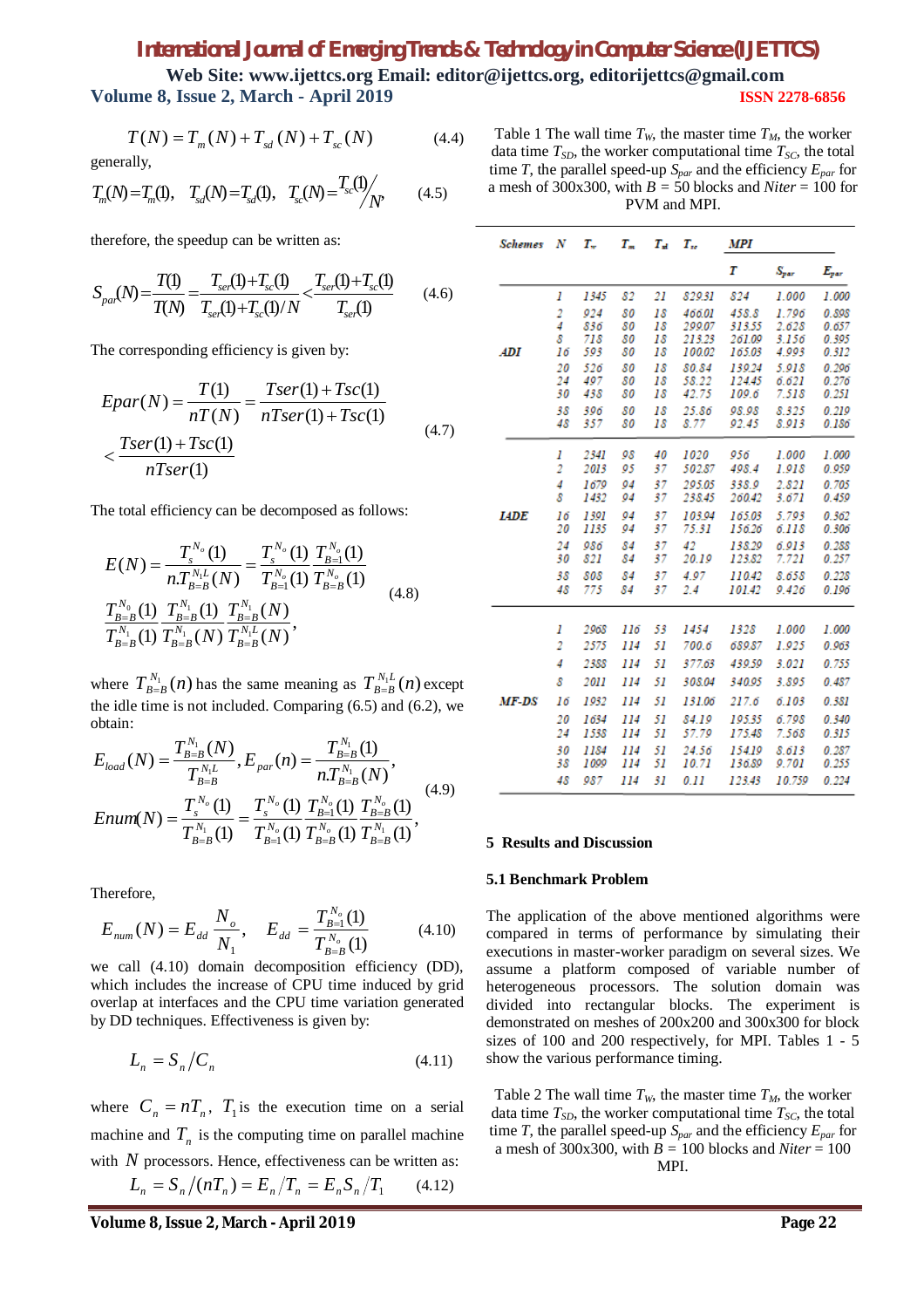| <b>Schemes</b> | N  | т.,  | $T_m$ | $T_{\rm eff}$ | $T_{\rm ro}$ | MPI    |               |           |  |
|----------------|----|------|-------|---------------|--------------|--------|---------------|-----------|--|
|                |    |      |       |               |              | Т      | $S_{\tt par}$ | $E_{par}$ |  |
|                | 1  | 1821 | 98    | 49            | 1181         | 1108   | 1.000         | 1.000     |  |
|                | 2  | 1238 | 96    | 48            | 600.81       | 607.46 | 1.824         | 0.912     |  |
|                | 4  | 1023 | 96    | 48            | 363.65       | 375.21 | 2.953         | 0.738     |  |
|                | 8  | 921  | 96    | 48            | 256.24       | 300.52 | 3.687         | 0.461     |  |
| ADI            | 16 | 799  | 96    | 48            | 12203        | 20215  | 5.481         | 0.343     |  |
|                | 20 | 687  | 96    | 48            | 91.5         | 169.57 | 6.534         | 0.327     |  |
|                | 24 | 592  | 96    | 48            | 59.43        | 155.49 | 7.126         | 0.297     |  |
|                | 30 | 534  | 96    | 48            | 40.06        | 138.64 | 7.992         | 0.266     |  |
|                | 38 | 481  | 96    | 48            | 23.55        | 123.97 | 8.938         | 0.235     |  |
|                | 48 | 412  | 96    | 48            | 12.62        | 114.40 | 9.685         | 0.202     |  |
|                | 1  | 2876 | 134   | 96            | 1742         | 1433   | 1.000         | 1.000     |  |
|                | 2  | 2438 | 133   | 93            | 821.27       | 744.80 | 1.924         | 0.962     |  |
|                | 4  | 2114 | 133   | 93            | 428.93       | 431.89 | 3.318         | 0.830     |  |
|                | 8  | 1968 | 133   | 92            | 326.76       | 358.97 | 3.992         | 0.499     |  |
| <b>LADE</b>    | 16 | 1724 | 133   | 92            | 145.96       | 242.14 | 5.918         | 0.370     |  |
|                | 20 | 1582 | 133   | 92            | 105.43       | 209.90 | 6.827         | 0.341     |  |
|                | 24 | 1193 | 133   | 92            | 60.3         | 188.98 | 7.583         | 0.316     |  |
|                | 30 | 1084 | 134   | 92            | 32.15        | 169.11 | 8.474         | 0.282     |  |
|                | 38 | 983  | 134   | 92            | 5.51         | 150.81 | 9.502         | 0.250     |  |
|                | 48 | 912  | 134   | 92            | 3.82         | 143.49 | 9.987         | 0.208     |  |
|                | 1  | 3382 | 151   | 96            | 2074         | 1825   | 1.000         | 1.000     |  |
|                | 2  | 3141 | 148   | 92            | 979.01       | 945.11 | 1.931         | 0.966     |  |
|                | 4  | 2961 | 148   | 92            | 437.07       | 489.93 | 3.725         | 0.931     |  |
|                | 8  | 2749 | 147   | 92            | 401.98       | 413.08 | 4.418         | 0.552     |  |
| MF-            | 16 | 2421 | 147   | 92            | 165.50       | 283.52 | 6.437         | 0.402     |  |
| DS             | 20 | 2097 | 147   | 92            | 100.08       | 254.00 | 7.185         | 0.359     |  |
|                | 24 | 1862 | 147   | 92            | 66.07        | 230.20 | 7.928         | 0.330     |  |
|                | 30 | 1718 | 147   | 92            | 24.87        | 202.98 | 8.991         | 0.300     |  |
|                | 38 | 1601 | 147   | 92            | 14.24        | 182.28 | 10.012        | 0.263     |  |
|                | 48 | 1497 | 137   | 92            | 12.18        | 166.15 | 10.984        | 0.229     |  |

Consider the telegraph equation of the form:

$$
\frac{\partial^2 U}{\partial x^2} + \frac{\partial^2 U}{\partial y^2} = \frac{\partial^2 U}{\partial t^2} + \frac{\partial U}{\partial t} + U \tag{5.1}
$$

#### **5.2 Parallel Efficiency**

To obtain a high efficiency, the worker computational time  $T_{sc}(1)$  should be significantly larger than the serial time . *Tser* The speed-up and efficiency obtained for various sizes of 200x200 to 300x300 are for various numbers of sub-domains; from  $B = 50$  to 200 are listed in Tables  $1 - 3$ for MPI application. In these tables we listed the wall (elapsed) time for the master task,  $T_w$ , (this is necessarily greater than the maximum wall time returned by the slaves), the master CPU time,  $T_M$ , the average worker computational time,  $T_{SC}$  and the average worker data communication time  $T_{SD}$  all in seconds. The speed-up and efficiency versus the number of processors are shown in Fig.1(a,b) and Fig.2(a,b) respectively, with block number *B*  as a parameter. The results show that the parallel efficiency

increases with increasing grid size for given block number for MPI and decreases with the increasing block number for given grid size. Given other parameters the speed-up increases with the number of processors. When the number of processors is small the wall time decreases with the number of processors. As the number of processors become large the wall time increases with the number of processors as observed from the figures and table. Data communication at the end of every iteration is necessary in this strategy. Indeed, the updated values of the solution variables on full domain are multicast to all workers after each iteration since a worker can be assigned a different sub-domain under the pool-of-task paradigm. In Tables 1 – 3, the master time  $T_M$  is constant when the number of processors increases for a given grid size and number of sub-domains. The master program is responsible for (1) sending updated variables to worker  $(T<sub>1</sub>)$ ,  $(2)$  assigning task to worker  $(T_2)$ , (3) waiting for the worker to execute tasks  $(T_3)$ , (4) receiving the results  $(T_4)$ .

Table 3 The wall time  $T_W$ , the master time  $T_M$ , the worker data time  $T_{SD}$ , the worker computational time  $T_{SC}$ , the total time *T*, the parallel speed-up  $S_{par}$  and the efficiency  $E_{par}$  for a mesh of 300x300, with  $B = 200$  blocks and *Niter* = 100 for MPI.

| Schemes     | $\cal N$       | $T_{\rm w}$ | $T_m$ | $T_{td}$ | $T_{\scriptscriptstyle H}$ | <b>MPI</b> |           |           |
|-------------|----------------|-------------|-------|----------|----------------------------|------------|-----------|-----------|
|             |                |             |       |          |                            | T          | $S_{par}$ | $E_{par}$ |
|             | $\cal I$       | 3247        | 126   | 78       | 1635                       | 1566       | 1.000     | 1.000     |
|             | $\overline{2}$ | 2564        | 124   | 75       | 766.86                     | \$16.05    | 1.919     | 0.960     |
|             | 4              | 2081        | 124   | 75       | 414.82                     | 431.64     | 3.628     | 0.907     |
|             | 8              | 1634        | 124   | 75       | 270.01                     | 371.35     | 4.217     | 0.527     |
| ADI         | 16             | 1182        | 124   | 75       | 124.37                     | 261.35     | 5.992     | 0.375     |
|             | 20             | 967         | 124   | 75       | 99.1                       | 217.92     | 7.186     | 0.359     |
|             | 24             | 916         | 124   | 75       | 60.53                      | 190.67     | 8.213     | 0.342     |
|             | 30             | 834         | 124   | 75       | 27.06                      | 171.73     | 9.119     | 0.304     |
|             | 38             | 796         | 124   | 75       | 11/34                      | 152.29     | 10.283    | 0.271     |
|             | 48             | 713         | 124   | 75       | 10.12                      | 137.65     | 11.377    | 0.237     |
|             | $\cal I$       | 4113        | 159   | 134      | 2198                       | 1932       | 1.000     | 1.000     |
|             | $\overline{2}$ | 3784        | 158   | 131      | 1003.01                    | 992.3      | 1.947     | 0.974     |
|             | $\frac{1}{2}$  | 3169        | 158   | 131      | 394.03                     | 509.49     | 3.792     | 0.948     |
|             | 8              | 2718        | 158   | 131      | 274.45                     | 417.55     | 4.627     | 0.578     |
| <b>IADE</b> | 16             | 2265        | 158   | 131      | 127.42                     | 293.22     | 6.589     | 0.412     |
|             | 20             | 1819        | 158   | 131      | 87.34                      | 250.52     | 7.712     | 0.386     |
|             | 24             | 1522        | 158   | 131      | 31.84                      | 219.32     | 8.809     | 0.367     |
|             | 30             | 1168        | 158   | 131      | 13.26                      | 202.77     | 9.528     | 0.318     |
|             | 38             | 1016        | 158   | 131      | 8.61                       | 177.35     | 10.894    | 0.287     |
|             | 48             | 988         | 158   | 131      | 6.23                       | 161.03     | 11.998    | 0.250     |
|             | $\cal I$       | 5982        | 172   | 174      | 2836                       | 2618       | 1.000     | 1.000     |
|             | $\overline{2}$ | 4634        | 169   | 173      | 1284.79                    | 1329.61    | 1.969     | 0.985     |
|             | 4              | 4182        | 109   | 173      | 475.78                     | 667.35     | 3.923     | 0.981     |
|             | 8              | 3763        | 169   | 173      | 296.19                     | 495.18     | 5.287     | 0.661     |
| $MF-DS$     | 16             | 3211        | 169   | 173      | 145.51                     | 357.94     | 7.314     | 0.457     |
|             | 20             | 2727        | 169   | 173      | 98.78                      | 307.31     | 8.519     | 0.426     |
|             | 24             | 2189        | 169   | 173      | 51.13                      | 272.59     | 9.604     | 0.400     |
|             | 30             | 1962        | 169   | 173      | 19.28                      | 259.00     | 10.108    | 0.337     |
|             | 38             | 1724        | 169   | 173      | 15.74                      | 223.42     | 11.718    | 0.308     |
|             | 48             | 1510        | 169   | 173      | 11.92                      | 207.38     | 12.624    | 0.263     |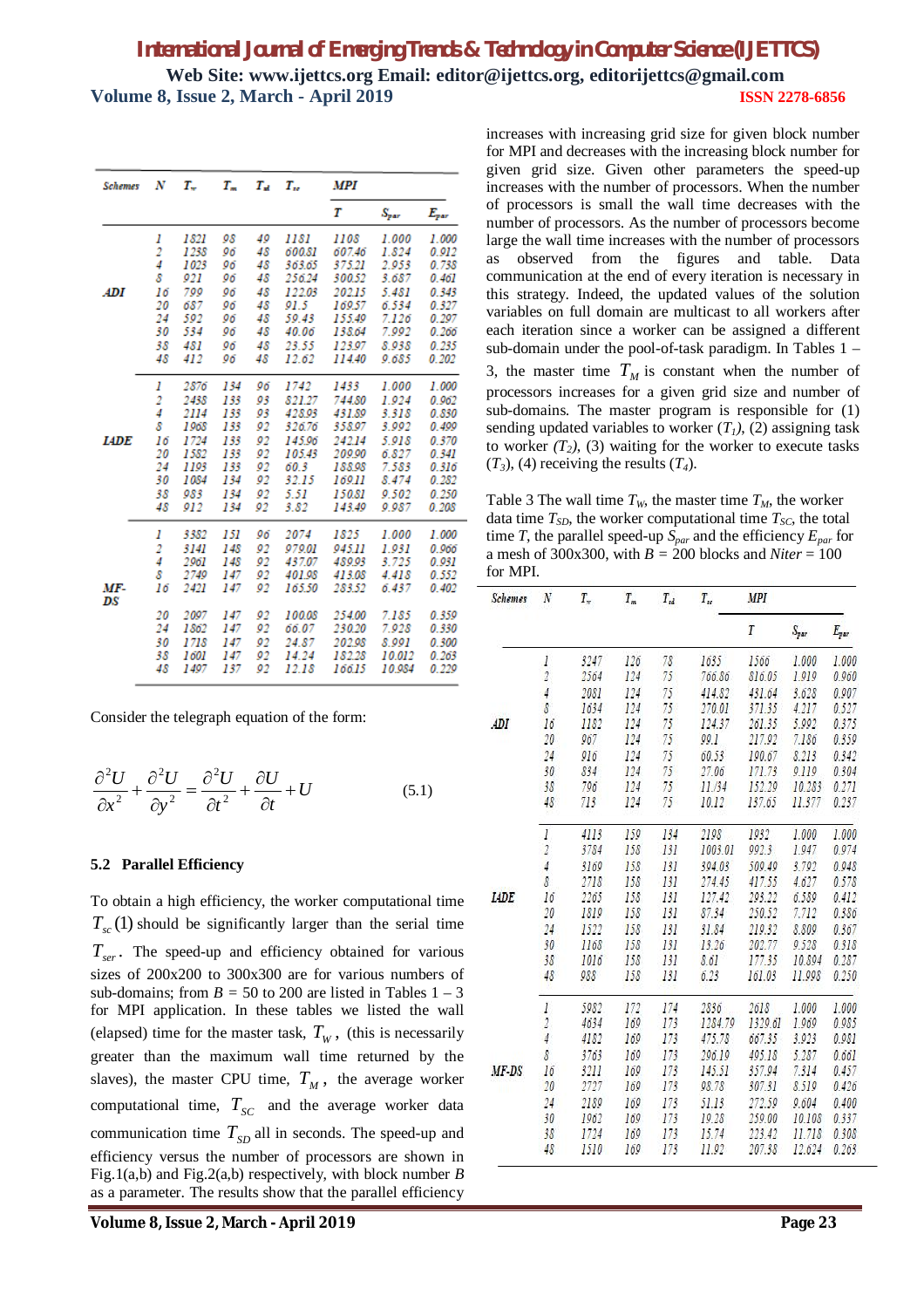|              | $\boldsymbol{N}$ | <b>MPI</b><br>T(s) | $L_n$ |
|--------------|------------------|--------------------|-------|
|              | $\overline{2}$   | 816.05             | 0.118 |
|              | 8                | 371.35             | 0.142 |
| ADI          | 16               | 261.35             | 0.143 |
|              | 20               | 217.92             | 0.165 |
|              | 30               | 171.73             | 0.177 |
|              | 48               | 137.65             | 0.172 |
|              | $\overline{2}$   | 992.3              | 0.098 |
| <b>IADE</b>  | 8                | 417.55             | 0.138 |
|              | 16               | 293.22             | 0.140 |
|              | 20               | 250.52             | 0.154 |
|              | 30               | 202.77             | 0.157 |
|              | 48               | 161.03             | 0.155 |
|              | $\overline{2}$   | 1329.61            | 0.074 |
| <b>MF-DS</b> | 8                | 495.18             | 0.133 |
|              | 16               | 357.94             | 0.128 |
|              | 20               | 307.31             | 0.139 |
|              | 30               | 259.00             | 0.130 |
|              | 48               | 207.38             | 0.127 |

Table4 Effectiveness of the various schemes with MPI for 300 x 300 mesh size

Table5 Performance improvement of different schemes for 300x300 mesh size

| N              | <b>MPI</b>              |              |             | %                     | %                      |
|----------------|-------------------------|--------------|-------------|-----------------------|------------------------|
|                | <b>ADI</b>              | <b>JADE</b>  | $MF-$<br>DS | $ADI+$<br><b>IADE</b> | $IADE+$<br>$MF-$<br>DS |
|                |                         |              |             |                       |                        |
| $\overline{c}$ | 816.0<br>5              | 992.3        | 1329.6      | 17.76                 | 25.37                  |
| 8              | 371.3<br>5              | 417.55       | 495.18      | 11.06                 | 15.68                  |
| 16             | 5                       | 261.3 293.22 | 357.94      | 10.87                 | 18.08                  |
| 20             | 217.9<br>$2^{\circ}$    | 250.52       | 307.31      | 13.01                 | 18.48                  |
| 30             | 171.7<br>$\mathfrak{Z}$ | 202.77       | 259.00      | 15.31                 | 21.71                  |
| 48             | 137.6<br>.5             | 161.03       | 207.38      | 14.52                 | 22.35                  |



Fig.1 Speed-up versus the number of workers for various block sizes. **a** mesh 200x200 MPI, **b.** mesh 300x300 MPI





**b** b Fig.2 Parallel efficiency versus the number of workers for various block sizes. a mesh 200x200 MPI, b mesh 300x300 MPI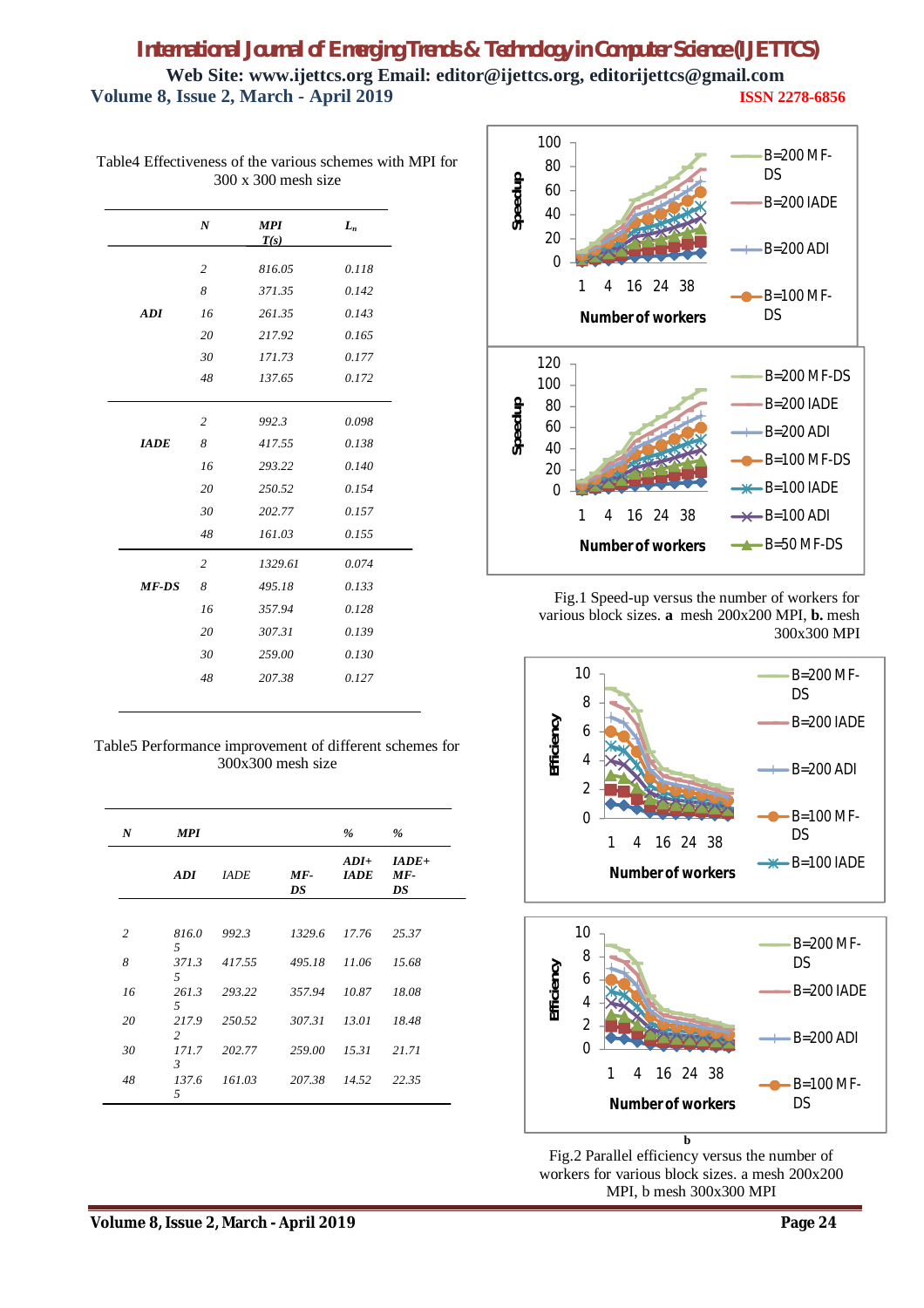Table 7 shows the effectiveness of the various schemes with MPI. As the number of processor increases, the effectiveness of MF-DS scheme performs significantly better than the ADI. As the total number of processor increases, the bottleneck of parallel computers appears and the global reduction consumes a large part of time, we anticipate that the improvement in Table 5, will move to be significant. Fig.3 and Fig. 4 show the efficiency using MPI with varying block sizes, converges using the I<sub>aff</sub> measure.

### **5.3 Numerical Efficiency**

The numerical efficiency *Enum* includes the Domain Decomposition efficiency  $E_{DD}$  and convergence rate behavior  $N_o/N_1$ , as defined in Eq. (6.10). The DD efficiency  $E_{dd} = T_{B=1}^{N_o}(1) / T_{B=B}^{N_o}(1)$  $E_{dd} = T_{B=1}^{N_o}(1) / T_{B=B}^{N_o}(1)$  includes the increase of floating point operations induced by grid overlap at interfaces and the CPU time variation generated by DD techniques. In Tables 2 and 3, we listed the total CPU time distribution over various grid sizes and block numbers running on different processors for MPI. The DD efficiency  $E_{DD}$  is calculated and the result is shown in Fig3. Note that the DD efficiency can be greater than one, even with one processor. Fig.3 and Fig.4 show that the optimum number of sub-domains, which maximizes the DD efficiency  $E_{DD}$ increases with the grid size. The convergence rate behavior  $N<sub>o</sub>$  */ N<sub>1</sub>*, the ratio of the iteration number for the best sequential CPU time on one processor and the iteration number for the parallel CPU time on N processor describe the increase in the number of iterations required by the parallel method to achieve a specified accuracy as compared to the serial method. This increase is caused mainly by the deterioration in the rate of convergence with increasing number of processors and sub-domains. Because the best serial algorithm is not known generally, we take the existing parallel program running on one processor to replace it. Now the problem is that how the decomposition strategy affects the convergence rate? The results are summarized in Table 5 with Fig.5

It can be seen that  $N_o / N_I$  decreases with increasing block number and increasing number of processors for given grid size. The larger the grid size, the higher the convergence rate. For a given block number, a higher convergence rate is obtained with less processors. This is because one processor may be responsible for a few sub-domains at each iteration. If some of this sub-domains share some common interfaces, the subsequent blocks to be computed will use the new updated boundary values, and therefore, an improved convergence rate results. The convergence rate is reduced when the block number is large. The reason for this is evident: the boundary conditions propagate to the interior domain in the serial computation after one iteration, but this is delayed in the parallel computation. In addition, the values of variables at the interfaces used in the current iteration are the previous values obtained in the last iteration. Therefore, the parallel algorithm is less "implicit"

than the serial one. Despite these inherent short comes. A high efficiency is obtained for large scale problems.



Fig.3 The DD efficiency versus the number of sub-domains for various blocks of MPI

Table6 The number of iteration to achieve given tolerance of  $10^{-3}$  for a grid of 300x300 for MPI

| <b>Scheme</b> | $\boldsymbol{N}$ | $B=20$ | $B=50$ | $B=100$ | $B=200$ |
|---------------|------------------|--------|--------|---------|---------|
|               | $\overline{2}$   | 1818   | 3249   | 3611    | 1521    |
|               | $\overline{4}$   | 1818   | 3568   | 3823    | 1768    |
| <b>ADI</b>    | 8                | 1818   | 3992   | 4094    | 1904    |
|               | 16               | 1818   | 4327   | 4468    | 2112    |
|               | 30               | 1818   | 4509   | 4713    | 2307    |
|               | 48               | 1818   | 4813   | 4994    | 2548    |
| <b>IADE</b>   | $\overline{c}$   | 2751   | 3976   | 4418    | 2154    |
|               | $\overline{4}$   | 2751   | 4132   | 4632    | 2294    |
|               | 8                | 2751   | 4378   | 4895    | 2478    |
|               | 16               | 2751   | 4599   | 5109    | 2653    |
|               | 30               | 2751   | 4708   | 5343    | 2801    |
|               | 48               | 2751   | 4996   | 5599    | 2994    |
|               | $\overline{c}$   | 3101   | 4321   | 4852    | 3211    |
| <b>MF-DS</b>  | 4                | 3101   | 4582   | 5074    | 3528    |
|               | 8                | 3101   | 4718   | 5362    | 3769    |
|               | 16               | 3101   | 4992   | 5621    | 3928    |
|               | 30               | 3101   | 5284   | 5895    | 4325    |
|               | 48               | 3101   | 5476   | 6122    | 4518    |
|               |                  |        |        |         |         |



Fig.4 Convergence behavior with domain decomposition for mesh 200x200 MF-DS MPI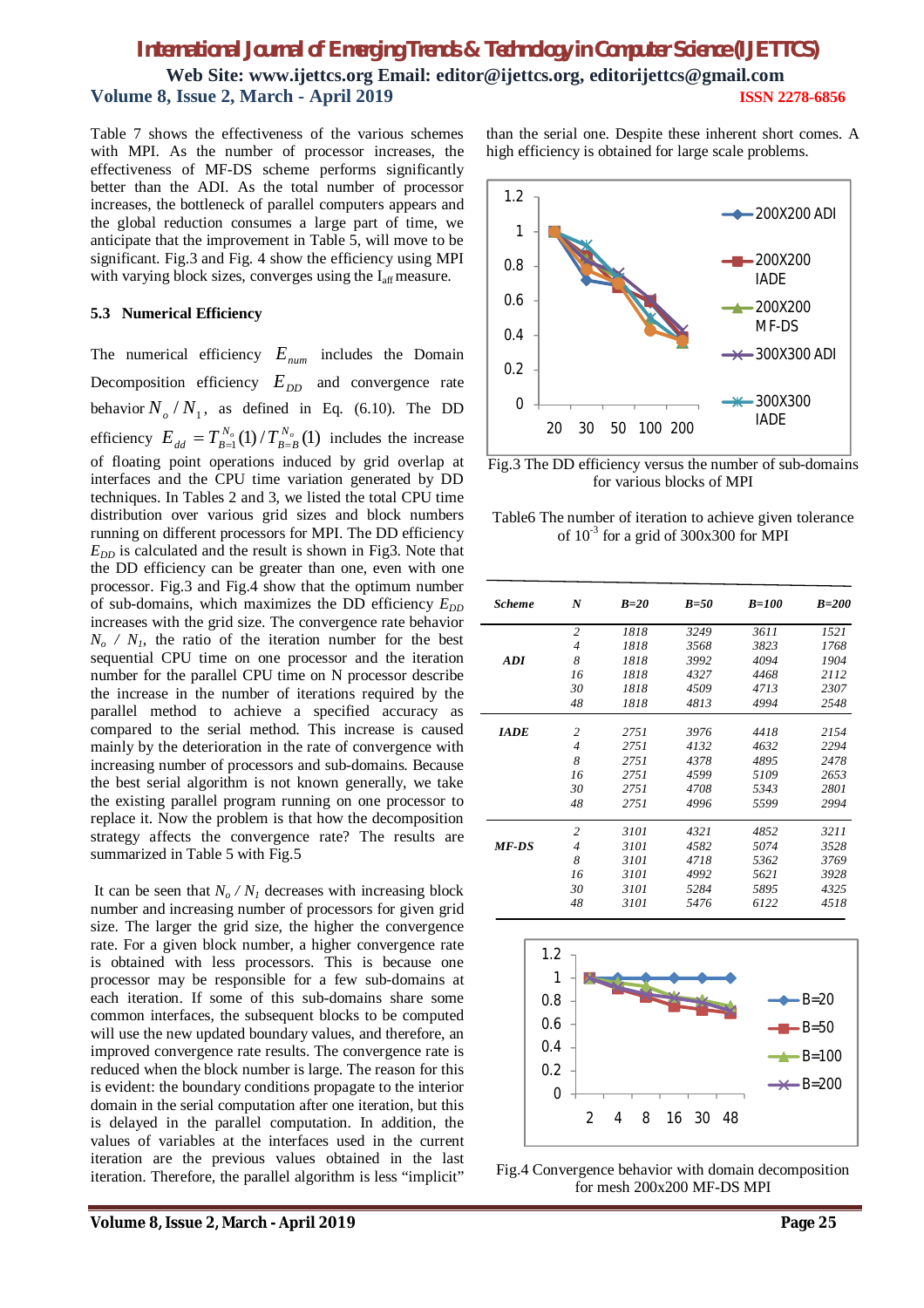# *International Journal of Emerging Trends & Technology in Computer Science (IJETTCS)*

**Web Site: www.ijettcs.org Email: editor@ijettcs.org, editorijettcs@gmail.com Volume 8, Issue 2, March - April 2019 ISSN 2278-6856**



Fig.5 Convergence behavior with domain decomposition for mesh 300x300 MF-DS MPI

#### **5.4 Total Efficiency**

We implemented the serial computations on one of the processors, and calculated the total efficiencies. The total efficiency *E(N)* for grid sizes 200x200 and 300x300 have been showed respectively. From Eq. (6.8), we know that the total efficiency depend on  $N_o / N_I$ ,  $E_{par}$  and DD efficiency  $E_{DD}$  since the load balancing is not the real problem here. For a given grid size and block number, the DD efficiency is constant. Thus, the variation of *E*(N) with processor number *n* is governed by  $E_{par}$  and  $N_o/N_1$ . When the processor number becomes large, *E*(N) decreases with *n* due to the effect of both the convergence rate and the parallel efficiency. With the MPI version we were able to achieve good implementation for the efficiency of different mesh sizes with different block numbers as observed in Fig.4 and Fig.5. We observed that the implementation with MPI achieved conformity to unity

## **6. CONCLUSION**

We have implemented the solution of the IADE-DY scheme on 2-D Bio-Heat equation on a parallel platform of MPI/PVM cluster via domain decomposition method. We have reported a detailed study on the computational efficiency of a parallel finite difference iterative alternating direction explicit method under a distributed environment with PVM and MPI. Computational results obtained have clearly shown the benefits of using parallel algorithms. We have come to some conclusions that: (1) the parallel efficiency is strongly dependent on the problem size, block numbers and the number of processors as observed in Figures both for PVM and MPI. (2) A high parallel efficiency can be obtained with large scale problems. (3) The decomposition of domain greatly influences the performance of the parallel computation (Fig.  $4 - 5$ ). (4) The convergence rate depends upon the block numbers and the number of processors for a given grid. For a given number of blocks, the convergence rate increases with

decreasing number of processors and for a given number of processors it decreases with increasing block number for both MPI and PVM (Fig.6  $-$  7). On the basis of the current parallelization strategy, more sophisticated models can be attacked efficiently.

## **References**

- [1.] W. Barry, A. Michael, 2003. Parallel Programming Techniques and Application using Networked Workstation and Parallel Computers. Prentice Hall, New Jersy
- [2.] A. Beverly, et al., 2005. The Algorithmic Structure Design Space in Parallel Programming. Wesley Professional
- [3.] D. Callahan, K. Kennedy. 1988. Compiling Programs for Distributed Memory Multiprocessors. Journal of Supercomputer 2, pp 151 – 169
- [4.] J.C Chato, 1998. Fundamentals of Bio-Heat Transfer. Springer-Verlag, Berlin
- [5.] H. Chi-Chung, G. Ka-Kaung, et. al., 1994. Solving Partial Differential Equations on a Network of Workstations. IEEE, pp 194 – 200.
- [6.] M. Chinmay, 2005. Bio-Heat Transfer Modeling. Infrared Imagine, pp  $15 - 31$
- [7.] R. Chypher, A. Ho, et al., 1993. Architectural Requirements of Parallel Scientific Applications with Explicit Communications. Computer Architecture, pp  $2 - 13$
- [8.] P.J Coelho, M.G Carvalho, 1993. Application of a Domain Decomposition Technique to the Mathematical Modeling of Utility Boiler. Journal of Numerical Methods in Eng., 36 pp 3401 – 3419
- [9.] D'Ambra P., M. Danelutto, Daniela S., L. Marco, 2002. Advance Environments for Parallel and Distributed Applications: a view of current status. Parallel Computing 28, pp 1637 – 1662.
- [10.]Z.S Deng, J. Liu, 2002. Analytic Study on Bio-Heat Transfer Problems with Spatial Heating on Skin Surface or Inside Biological Bodies. ASME Journal of Biomechanics Eng., 124 pp 638 – 649
- [11.]H.S Dou, Phan-Thien. 1997. A Domain Decomposition Implementation of the Simple Method with PVM. Computational Mechanics 20 pp 347 – 358
- [12.]F. Durst, M. Perie, D. Chafer, E. Schreck, 1993. Parallelization of Efficient Numerical Methods for Flows in Complex Geometries. Flow Simulation with High Performance Computing I, pp  $79 - 92$ , Vieweg, Braunschelweig
- [13.]Eduardo J.H., Yero M.A, Amaral H. (2007). Speedup and Scalability Analysis of Master-Slave Applications on Large Heterogeneous Clusters. Journal of Parallel & Distributed Computing, Vol. 67 Issue 11, 1155 – 1167.
- [14.]Fan C., Jiannong C., Yudong S. 2003. High Abstractions for Message Passing Parallel Programming. Parallel Computing 29, 1589 – 1621.
- [15.]I. Foster, J. Geist, W. Groop, E. Lust, 1998. Wide-Area Implementations of the MPI. Parallel Computing 24 pp 1735 – 1749.